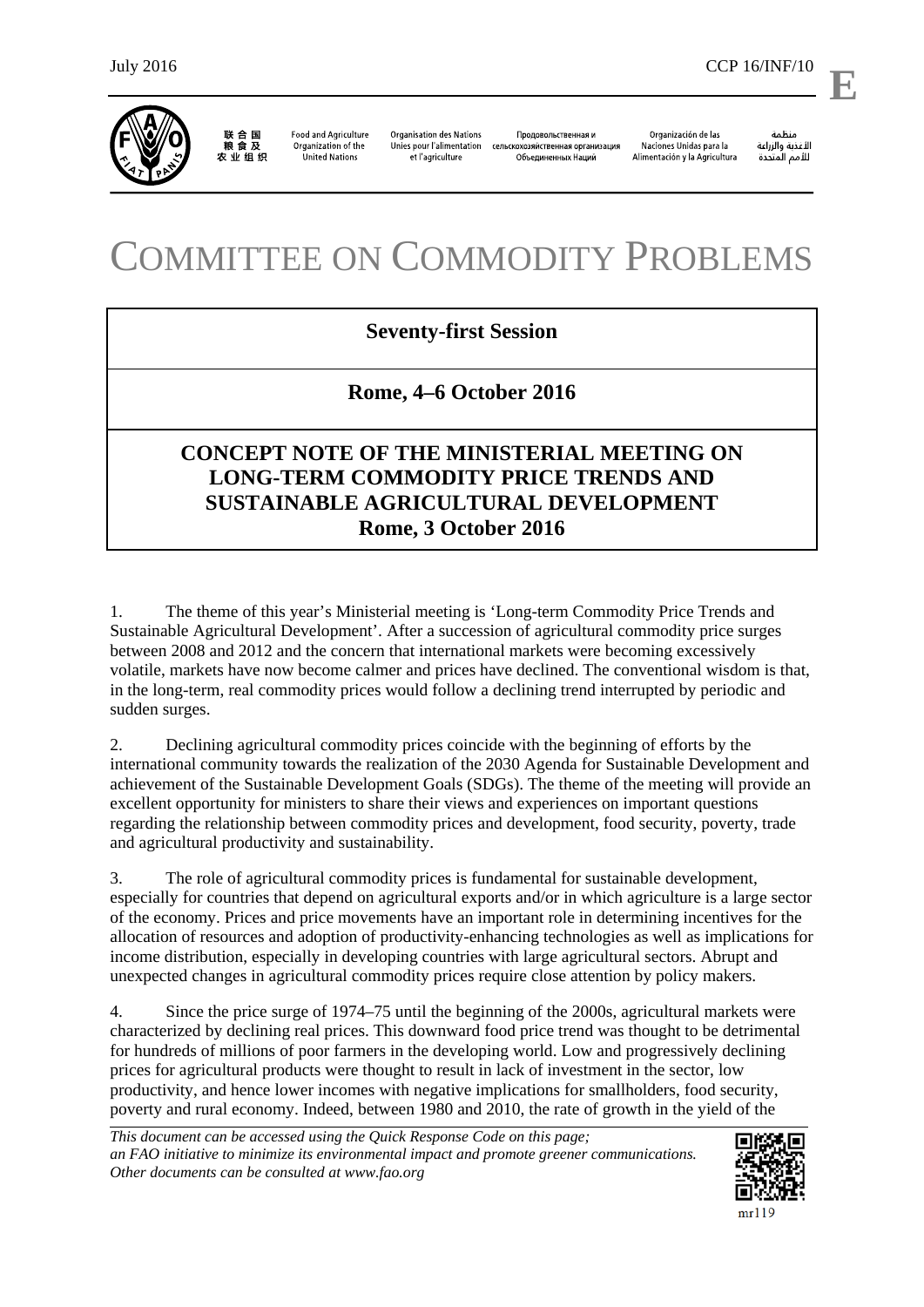major crops declined. Growth in wheat and rice yields fell from 2.5–3 percent per year to around 1 percent. Maize yields showed annual growth of slightly less than 2 percent.

5. The 2007–08 commodity price surge and the subsequent sharp increases in food prices, together with a prolonged period of high volatility, gave rise to concerns about the negative effects on the food security and nutrition situation of the poorest – especially the urban poor, the net food buying households and the landless – who may spend as much as 75 percent of their income on food. The international community joined forces to find short- and long-term solutions to promote food security, better nutrition and sustainable agriculture.

6. The conclusion from those two price "episodes" is that agricultural prices could be too low to spur investment, or too high to ensure adequate food and nutrition for all.

7. More than 100 developing countries depend on primary commodities, and particularly agricultural commodities, for the bulk of their export earnings. For these countries, developments in world markets impact on their economic growth and development, as well as food security, the incomes of family farmers and the rural sector in general. For instance, the secular decline of primary commodity prices together with sudden unpredictable surges present significant challenges for commodity-dependent developing countries. Furthermore, many of these countries are also net importers of food, and hence buyers as well as sellers on world markets, which makes them more vulnerable to sudden changes in commodity prices.

8. Currently, although the price level in global agricultural markets is higher than that prevailing in the 1990s, a long-term declining trend in agricultural prices may have policy implications for agricultural development efforts, especially within the context of the 2030 Agenda. In this environment, policy makers find themselves in search of policies to accomplish the multiple objectives of sustainable development. There may not be such a notion as the 'right price of food'. For the urban poor, a low food price is right. A female smallholder who can expand her production and generate more income for her family, prefers a high price. A policy maker may find it difficult to aggregate the price preferences of the urban poor and the female smallholder.

9. The long-term trend behaviour of agricultural prices and the periodic price surges have a determining effect on agricultural development, the transformation of the rural economy, trade and, for many countries, on broader economic growth. This calls for institutions that could respond to different market price environments, and policies that can provide coordinated stimuli to the sector. Agriculture, with its links to food security and nutrition, health, rural development and the environment relates to many SDGs. It is important that Ministers of Agriculture and Trade discuss these important issues, as well as the related policies within the context of the 2030 Agenda for Sustainable Development.

10. Productivity growth that protects natural resources should drive the efforts towards the achievement of the SDGs. Prices shape the environment in which investments and technology and its adoption will promote productivity growth sustainably. High food prices can stimulate investment from the private sector and the farmers themselves, while in an environment of low prices the role of government in facilitating investment as well as research and extension services becomes even more central. This is also true for policies that promote technologies for productivity growth, especially in sectors characterized by small family farmers.

11. Agricultural prices also shape trade and thus can have significant effects on export revenues and the balance of payments for those countries that depend on commodity exports. Trade policies are crucial in maintaining appropriate price incentives to ensure sustainable productivity growth. Excessive price volatility blunts investment, as it increases risk and makes the provision of agricultural insurance necessary. Social protection mechanisms have been very effective in lifting the poor from hunger during periods of high prices. They are also very relevant in periods of low prices and can facilitate investment, if well-targeted to poor smallholders.